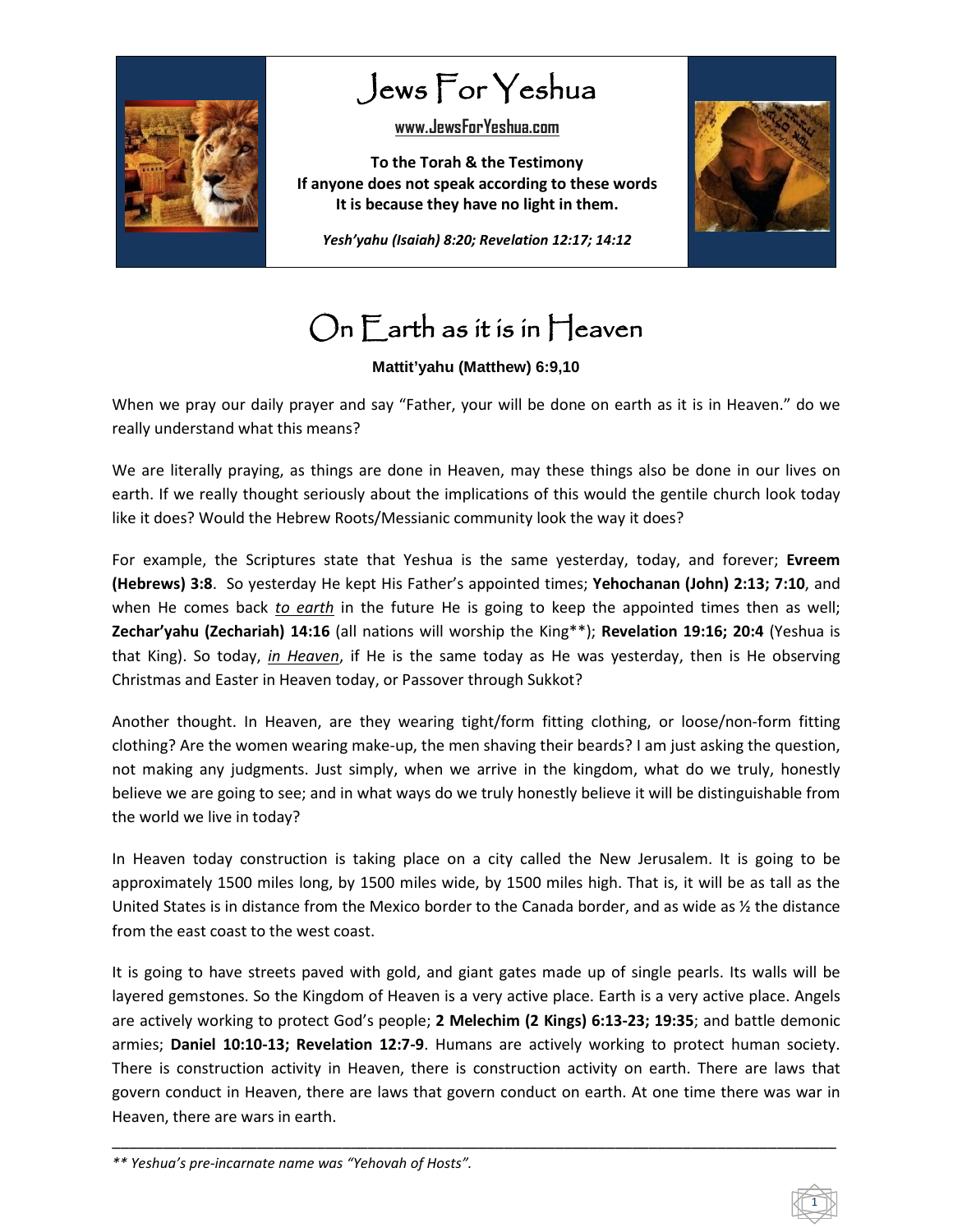What was the war in Heaven over? What are wars on earth about? Other than over disputes over how two opposing parties believe things ought to be.

At one time there was harmony in Heaven. Today there is harmony in Heaven. But at one time there was disagreement and disharmony in Heaven. The disagreement was led by Lucifer who believed he had a better way to run things, and so attempted to take over God's throne. He was able to persuade 1/3 of the angels to believe in his delusion over God's truth.

All of these angels at one time no doubt were intimate friends with one another, did things together, built things together, worshipped God together, and had very deep love and respect for one another. Then Lucifer (known today as Satan), in his lack of contentment and desire for more power, began causing some of the angels to question God's character and way of doing things in order to draw angels after himself to overthrow the throne; **Yesh'yahu (Isaiah) 14:13,14**. This was *in Heaven*.

Now today, *on earth*, you have a nation once united; and you have a party that has now risen up introducing liberal ideas into our once conservative society. In the beginning many of their ideas sounded very reasonable, some of those ideas were even good. Then once the number of people coming on board significantly increased, those ideas began to become more and more twisted over time with each proceeding generation. Now, today you have about 1/3 of the population completely sold out to these new radical ideas that 50 years ago nobody in their right mind would have openly touched. This party is the equivalent *on earth* in their behavior and goals as Satan and his angels behavior and goals were *in Heaven*.

Then you have President Trump, he is like the equivalent on earth of God's position in Heaven. He represents the former values, the Constitution, the rule of law, the conservative Biblically based values that Americans used to have. But like God, the liberals are continuously attacking his character in order to draw people to themselves so they can take over the power structure. They want to take over the power structure so they can bring in a new order reflecting their non-biblical values and of how they believe things should be ran. A way that they believe is a superior way to run things and live life, but which ways in fact will only drive the nation to its grave.

And like there was war in Heaven, now in the United States a political war has clearly begun as well on earth. This political war, if successfully won by the President at the political level, will cleanse the government of the cancer currently infecting it. However, if the political war is not successfully won at the political level by the President and his aides, then the liberals will rise in civil war to cleanse the nation of all those opposed to its ideals.

In Heaven the war divided the angels. On earth, the war is dividing Americans. And if things in Heaven are so precisely duplicated on earth concerning these matters, then everything else about Heaven will also be eventually duplicated on earth as well.

What will that look like when it happens? God changes not; **Malachi 3:6**; **Yaaqov (James) 1:17**, and Yeshua His Son likewise is the same yesterday, today, and forever; **Evreem (Hebrews) 13:8**. And God and His Son successfully won the war in Heaven, and are soon going to bring the Kingdom of Heaven to earth.

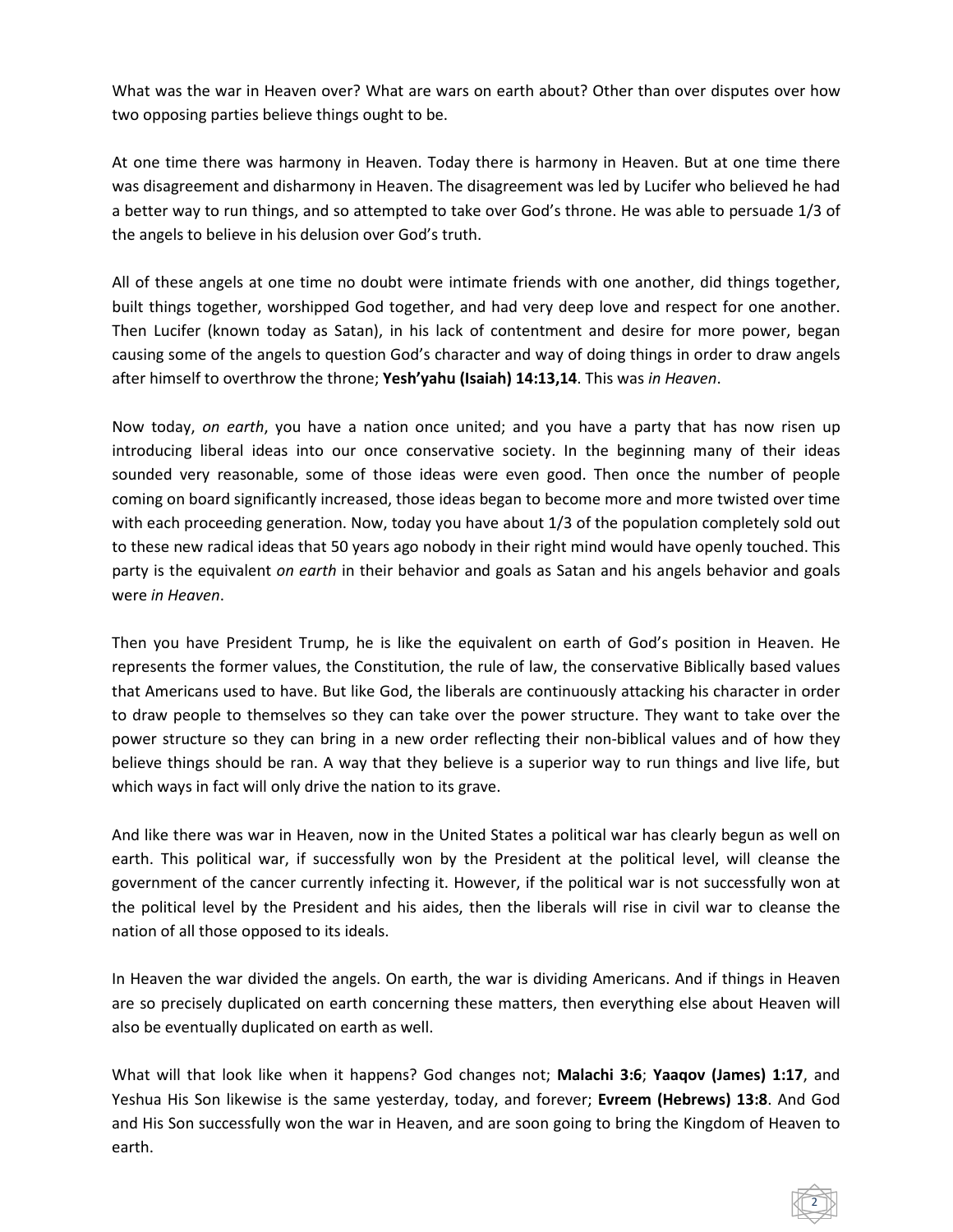When this happens, is music going to be mixed like "Christian"/"Rock", or is it going to be pure? Is clothing going to be spotted by the flesh; **I Timothy 2:9; Yehudah (Jude) 1:23**, like tight pants and bikinis, or is all apparel going to be modest and non-form fitting? Are women going to wear make-up to hide their insecurity, or in the alternative, to glorify and/or sexualize themselves? Are men going to walk around bare chested and showing off their muscles? Are they going to shave off the beards that God was pleased to give them when He created them?

How about movies? Will people be entertaining themselves with presentations devoid of holiness? That make entertainment out of evil? That put forth propaganda? Expose people to murderous events? Occultism? Homosexual values? Or that always include at least one scene of two people fornicating?

Will people be gossiping? Trying to keep up with the Jones's? Lying? Stealing? Cross dressing? Looking down on others thinking themselves to be better than others? Satan thought He was better than God. He tried introducing these cancers into Heaven, and like the cancer was removed from Heaven before it could infect the whole, even so shall Yeshua remove Satan's cancerous ways from the earth before it destroys all flesh as a whole down here; **Mattit'yahu (Matthew) 24:22**.

And if Satan was not allowed to remain in Heaven to continue spreading these wrong values in Heaven, then will God allow us in Heaven if we as believers continue to engage in and adopt these same satanic values, activities, and compromising attitudes – just so Heaven can be re-infected again with these things?

Today's Gospel teaches that you are once saved always saved, and so even if you live like the Devil, you will still enter into Heaven according to their view; but that if you obey any of God's commandments forbidden by the church to keep – such as the feast days and dietary laws, that you will not make it to Heaven according to their view. That somehow, if you look too biblical, or too Jewish, or are too conservative, then it must be that you are not saved and must be trying to earn your way to Heaven thereby supposedly nullifying His grace.

But if Yeshua is the same yesterday, today, and forever; and God does not change – and if how things are done in Heaven is how they are to be, and will eventually be, done on earth, then how can a believer live their life like the Devil and still be saved? How can one live as a citizen of Heaven and not be saved?

When Yehochanan the Immerser (John the Baptizer) prepared the way for Yeshua's coming, he prepared that way by proclaiming "Repent, for the Kingdom of Heaven is near"; **Mattit'yahu (Matthew) 3:2**. So the prerequisite for meeting Yeshua was to repent of our sins. Sin is violation of God's Law; **I Yehochanan (I John) 3:4**. And with Yeshua's 1<sup>st</sup> coming was the arrival of the Kingdom in the hearts of believers; Luke 17:20,21, and at His 2<sup>nd</sup> coming will arrive as a physical dominion over the earth; **Mattit'yahu (Matthew) 24:27-30; Revelation 19:11-15; 20:4**.

And because the sin nature, the fleshly mind, cannot and will not submit to God's Law; **Romans 8:5-8**, one must be born again; **Yehochanan (John) 3:3-5**, for God's Law is spiritual; **Romans 7:14**, and so to keep His Law, which is spiritual, one was must receive a spiritual nature through spiritual rebirth; **Yehochanan (John) 3:6**. For it is only through this new spiritual nature that one can keep His spiritual Law; **I Yehochanan (I John) 3:6-9.**